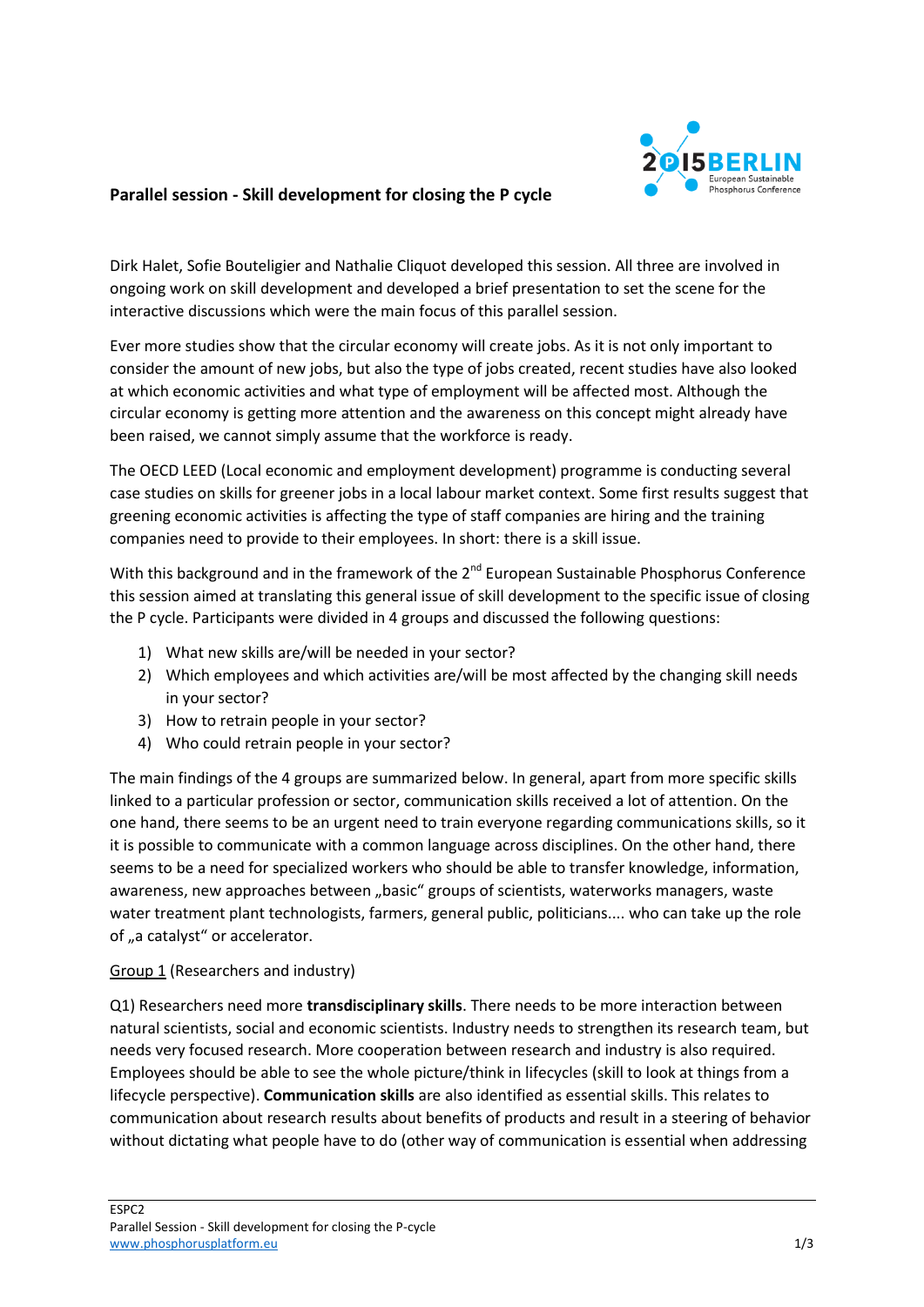the public/industry compared to the scientific world via publications). **Design skills**: design products in such a way that people behave in the way you want.

Q2) All levels will be affected, including administration, since leaders need skills to see the bigger picture and be open to new ideas in order to allocate resources where needed.

Q3) The skills should be developed by spending more time together – mutual learning (research & industry; research & agriculture, …). Train students/researchers from different disciplines in working together in solving problems.

Q4) Communication experts should help with the communication skills and researchers should get/take more responsibility for own learning/skill development.

# Group 2

Q1) a change in **mindset** is the first need. Learning how to **work together for the same goal** will be key. Particular **knowledge** is needed: knowledge about markets, policies, legal issues, …

Q2) Administrative people and high level professionals.

Q3) Learning by doing. Different disciplines have to teach one another. Building multidisciplinary teams.

Q4) Role for NGOs who are more familiar with these issues.

### Group 3

Q1)

a) Farmers: precise fertilization with the help of **ICT tools**: learn to work with these tools. Precision Agriculture (PA) is a whole-farm management approach using information technology, satellite positioning (GNSS) data, remote sensing and proximal data gathering. These technologies have the goal of optimising returns on inputs whilst reducing environmental impacts. (http://www.europarl.europa.eu/RegData/etudes/note/join/2014/529049/IPOL-AGRI\_NT%282014%29529049\_EN.pdf)

b) Food processing companies: **better waste management practices**

c) Waste (water) treatment: **technology and technological training**

### Q2)

- a) Farmers
- b) Food Processing:
	- a. CEO: Chief ecological officer is the new CEO and should have the circular economy mindset, then this mindset can further trickle down to the employees.
- c) Waste (water) Treatment: Operators

### Q3)

- a) Farmers: On the field training
- b) Food Processing
	- a. CEO's: appoint certain CEO's as eco-ambassadors / foster mutual learning

ESPC2 Parallel Session - Skill development for closing the P-cycle [www.phosphorusplatform.eu](http://www.phosphorusplatform.eu/) 2/3